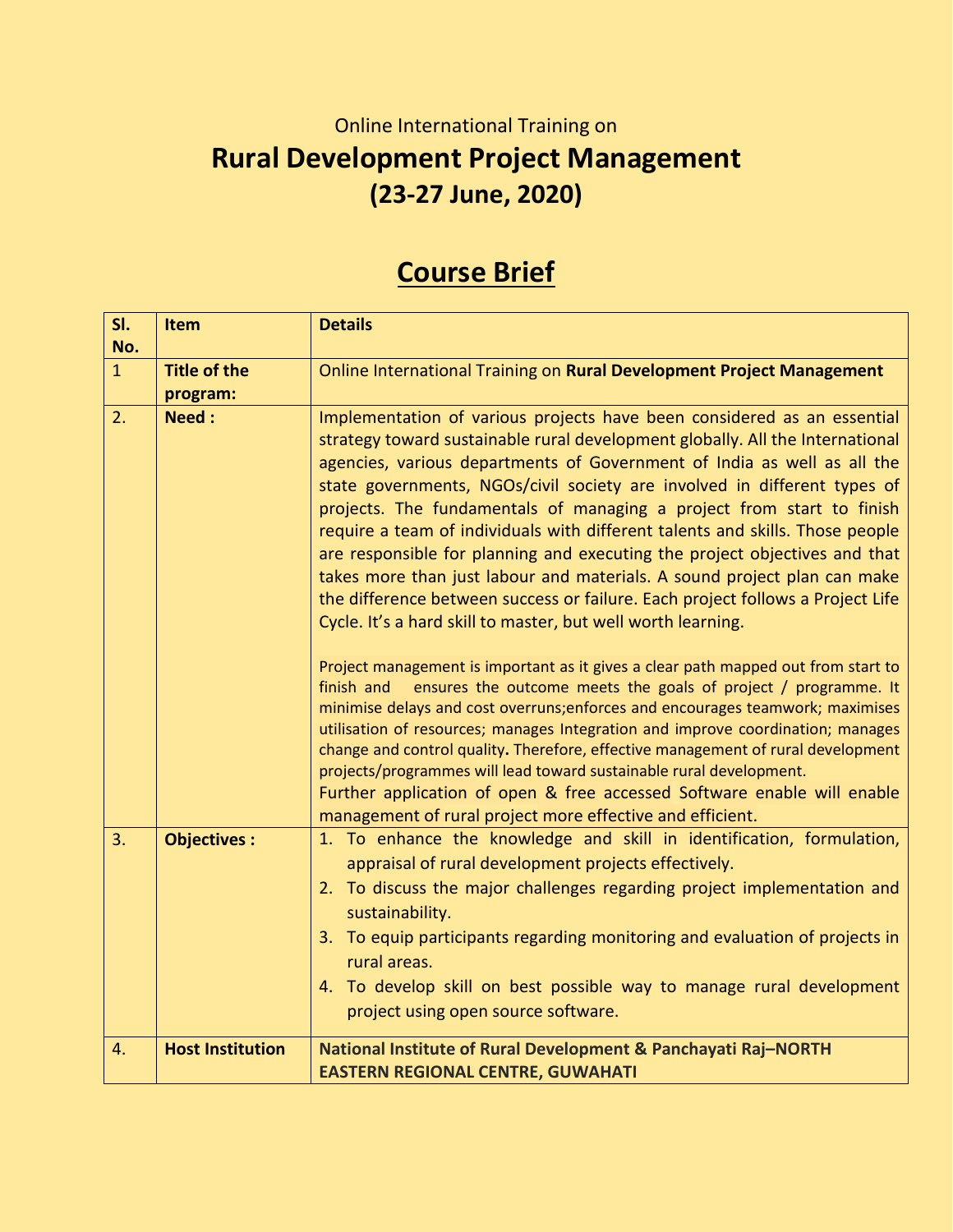|     |                                        | The National Institute of Rural Development & Panchayati Raj is the apex<br>body for undertaking training, research, and action research and<br>consultancy assignments in the rural development sector in India. It<br>functions as an autonomous organization supported by the Ministry of Rural<br>Development, Government of India. The Institute is located in the serene<br>rural surroundings of Rajendranagar about 15 km away from the historic city<br>of Hyderabad in Andhra Pradesh. The mission of NIRD & PR is to facilitate<br>rural development vigorously through governmental and non-governmental<br>initiatives.http://nirdpr.org.in/ |  |  |  |  |  |  |
|-----|----------------------------------------|-----------------------------------------------------------------------------------------------------------------------------------------------------------------------------------------------------------------------------------------------------------------------------------------------------------------------------------------------------------------------------------------------------------------------------------------------------------------------------------------------------------------------------------------------------------------------------------------------------------------------------------------------------------|--|--|--|--|--|--|
|     |                                        |                                                                                                                                                                                                                                                                                                                                                                                                                                                                                                                                                                                                                                                           |  |  |  |  |  |  |
|     |                                        | <b>NORTH EASTERN REGIONAL CENTRE, GUWAHATI</b>                                                                                                                                                                                                                                                                                                                                                                                                                                                                                                                                                                                                            |  |  |  |  |  |  |
|     |                                        | The North Eastern Regional Centre of the National Institute of Rural<br>Development & Panchayati Raj (NIRD & PR-NERC) came into existence in                                                                                                                                                                                                                                                                                                                                                                                                                                                                                                              |  |  |  |  |  |  |
|     |                                        | July 1983 at Guwahati with the aim to orient its training and research<br>activities to the specific needs and potentials of North Eastern<br>States.http://www.nirdnerc.nic.in/                                                                                                                                                                                                                                                                                                                                                                                                                                                                          |  |  |  |  |  |  |
| 5.  | <b>Collaborative</b>                   | <b>Bangladesh Academy for Rural Development</b>                                                                                                                                                                                                                                                                                                                                                                                                                                                                                                                                                                                                           |  |  |  |  |  |  |
|     | <b>Institute</b>                       | Kotbari, Comilla, Bangladesh http://www.bard.gov.bd/                                                                                                                                                                                                                                                                                                                                                                                                                                                                                                                                                                                                      |  |  |  |  |  |  |
| 6.  | Program                                | Rural Development Project Management: Concept & Need; Identification of                                                                                                                                                                                                                                                                                                                                                                                                                                                                                                                                                                                   |  |  |  |  |  |  |
|     | contents:                              | Project; Project Planning; Formulation of Project Proposal; Appraisal of                                                                                                                                                                                                                                                                                                                                                                                                                                                                                                                                                                                  |  |  |  |  |  |  |
|     |                                        | Project; Project Implementation; Project Monitoring; Project Evaluation and                                                                                                                                                                                                                                                                                                                                                                                                                                                                                                                                                                               |  |  |  |  |  |  |
|     |                                        | application of Open Source Software for Project Management (Details are<br>attached as Annexure-1)                                                                                                                                                                                                                                                                                                                                                                                                                                                                                                                                                        |  |  |  |  |  |  |
| 7.  | <b>Target group:</b>                   | Senior and Middle level Project Functionaries of Government Departments,                                                                                                                                                                                                                                                                                                                                                                                                                                                                                                                                                                                  |  |  |  |  |  |  |
|     |                                        | Funding Agencies, NGOs, International organization, University Faculties,<br>etc.                                                                                                                                                                                                                                                                                                                                                                                                                                                                                                                                                                         |  |  |  |  |  |  |
| 8.  | <b>Language</b>                        | <b>English</b>                                                                                                                                                                                                                                                                                                                                                                                                                                                                                                                                                                                                                                            |  |  |  |  |  |  |
| 9.  | <b>Duration in hours</b><br>and days : | 10 hrs (2 hrs X 5 days)                                                                                                                                                                                                                                                                                                                                                                                                                                                                                                                                                                                                                                   |  |  |  |  |  |  |
| 10. | <b>Tentative dates:</b>                | 23-27 June, 2020                                                                                                                                                                                                                                                                                                                                                                                                                                                                                                                                                                                                                                          |  |  |  |  |  |  |
| 11. | <b>E-certificate</b>                   | E-certificate will be provided after completion of Learning assessment and                                                                                                                                                                                                                                                                                                                                                                                                                                                                                                                                                                                |  |  |  |  |  |  |
|     |                                        | Evaluation                                                                                                                                                                                                                                                                                                                                                                                                                                                                                                                                                                                                                                                |  |  |  |  |  |  |
| 12. | <b>Course Fees</b>                     | No course fee                                                                                                                                                                                                                                                                                                                                                                                                                                                                                                                                                                                                                                             |  |  |  |  |  |  |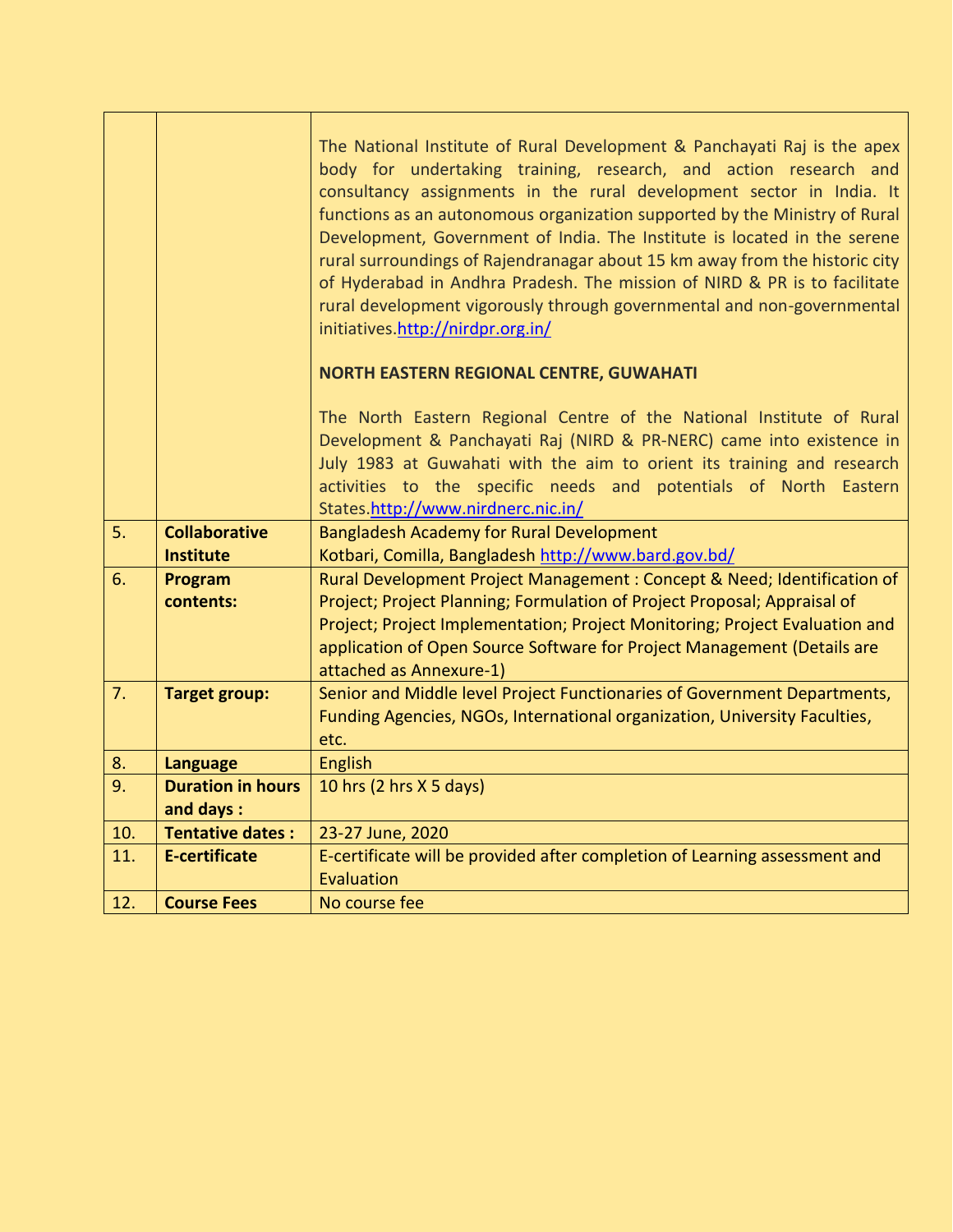## **Annexure -1**

| <b>Theme</b>                                                                                                                                                          | <b>Resource</b><br><b>Person</b>                                                                                                                                                                                                       | <b>Duration</b> | <b>Date</b>    | <b>Material</b>               | <b>Learning</b><br><b>Assessme</b><br>nt |  |  |
|-----------------------------------------------------------------------------------------------------------------------------------------------------------------------|----------------------------------------------------------------------------------------------------------------------------------------------------------------------------------------------------------------------------------------|-----------------|----------------|-------------------------------|------------------------------------------|--|--|
| <b>Inauguration</b>                                                                                                                                                   |                                                                                                                                                                                                                                        | 30 mints        | 23/06/2020     |                               |                                          |  |  |
| <b>Rural Development</b><br><b>Project Management:</b><br><b>Concept &amp; Need</b>                                                                                   | Dr. Jayanta<br><b>Choudhury, NIRDPR-</b><br>NERC, Assam, India                                                                                                                                                                         | 30 mints        |                | (Reading<br>Material,<br>PPT) | 5 MCQ                                    |  |  |
| ** Identification of<br>Project                                                                                                                                       | Dr. Kamrul Ahsan,<br>Adjunct<br>Professor,<br>Stamford<br>University,<br>Dhaka, Bangladesh                                                                                                                                             | 30 mints        |                | (Reading<br>Material,<br>PPT) | 5 MCQ                                    |  |  |
| Experience sharing by Dr. Tapas Ranjan Chakraborty, Oxfam, Bangladesh                                                                                                 |                                                                                                                                                                                                                                        |                 |                |                               |                                          |  |  |
| <b>** Project Planning</b><br><b>Logical Frame Analysis</b>                                                                                                           | Dr. Md. Shafiqul Islam<br>Director, BARD,<br>Comilla, Bangladesh                                                                                                                                                                       | 30 mints        | 24/06/2020     | (Reading<br>Material,<br>PPT) | 5 MCQ                                    |  |  |
| <b>Formulation of Project</b>                                                                                                                                         | Mr. Anurag Gupta,<br><b>Assistant Vice</b><br>President, NRMC,<br>India.                                                                                                                                                               | 30 mints        |                | (Reading<br>Material,<br>PPT) | 5 MCQ                                    |  |  |
| <b>Rural Project Manager as</b><br>change agent                                                                                                                       | Prof. R.M Pant,<br>Director,<br>NIRDPR-<br>NERC, Assam, India                                                                                                                                                                          | <b>30 Mints</b> |                |                               |                                          |  |  |
| Experience sharing by Dr. Tapas Ranjan Chakraborty, Oxfam, Bangladesh                                                                                                 |                                                                                                                                                                                                                                        |                 |                |                               |                                          |  |  |
| <b>** Appraisal of Project</b><br>I. Strategic dimensions<br>ii. Economic Analysis of<br><b>Projects including</b><br><b>Economic Benefit &amp; Cost</b><br>analysis. | <b>Shiladitya</b><br>Dr.<br><b>Chatterjee, IAS</b><br>Advisor, Centre for the<br>Sustainable<br>Development<br>Goals,<br>Government of Assam,<br>India<br>&<br>Former<br>Professional<br>Staff,<br>Development<br>Asian<br><b>Bank</b> | 45 mints        | 25/06/<br>2020 | (Reading<br>Material,<br>PPT) | 5 MCQ                                    |  |  |
| <b>Sustainability of Rural</b><br><b>Development Projects</b><br>(i) Gender dimensions;<br>protecting indigenous                                                      | Dr. Frederick Roche,<br><b>Former Professional</b><br>Staff, Asian<br><b>Development Bank</b>                                                                                                                                          | 45 mints        |                | (Reading<br>Material,<br>PPT) | <b>10 MCQ</b>                            |  |  |